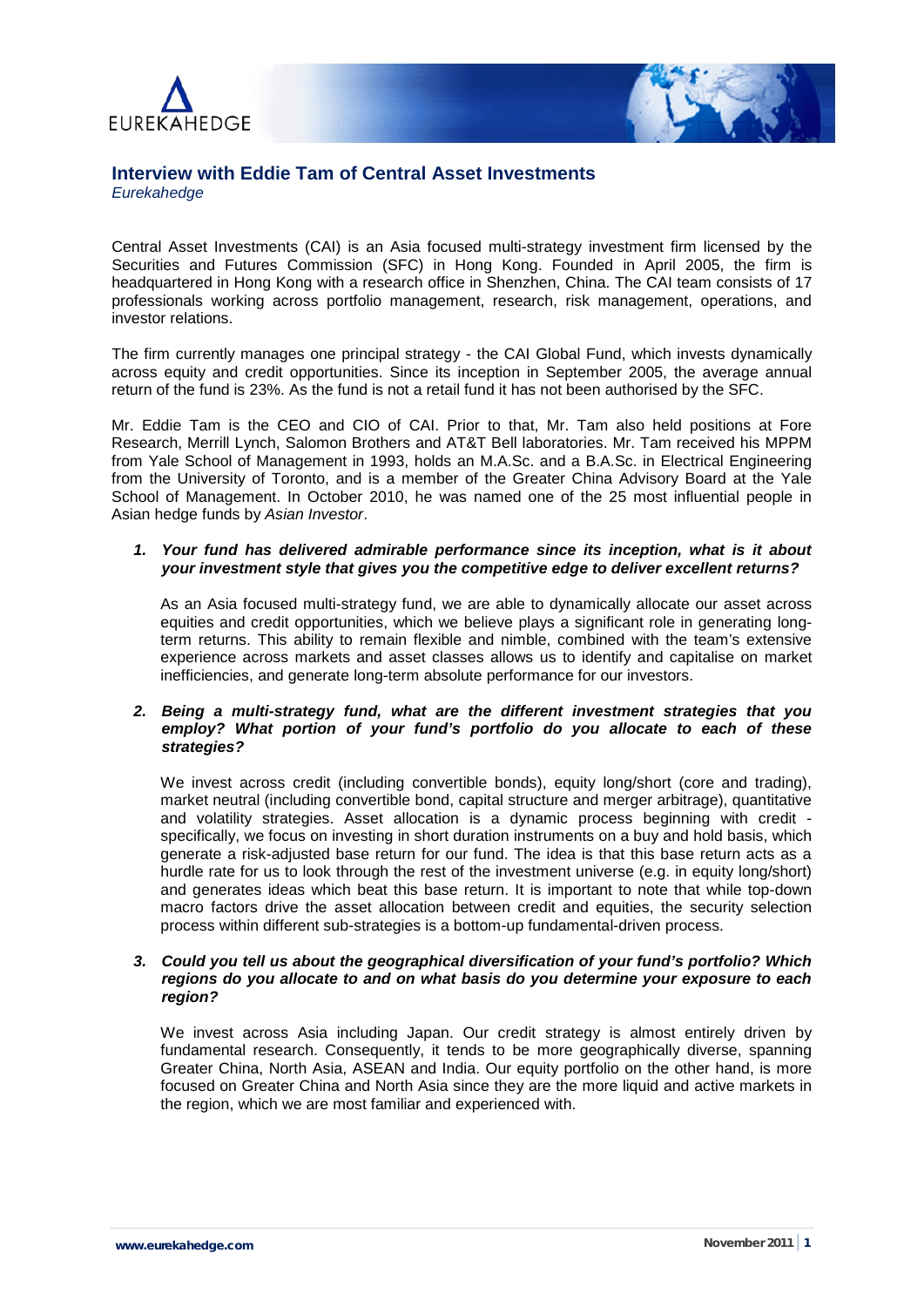



# *4. What kind of qualitative and quantitative research do you perform on stocks and/or sectors before they are added to your fund's portfolio? Could you tell us a little about the process from idea generation to actual investment?*

As mentioned earlier, asset allocation starts with top-down analysis on macro trends such as geopolitics, socioeconomics, fiscal policy (budget, growth, and unemployment), monetary policy (interest rates and inflation) and foreign policy (currency and trade), to provide an investment framework for the team to work within. Areas of focus vary depending on macro trends and include, but are not limited to sectors, upcoming trends/themes, countries, substrategies and asset classes.

Having lived and prospered through several crises and severe market corrections, the team will then use their extensive investment experience as well as leverage on their wide local network of relationships with sell side, industry professionals, and local banks, to gain a better understanding of the relevant investment landscape and identify potential investment targets. This process is further supported by a recently developed quantitative model, which monitors and screens the entire Asian universe to keep an eye out for inefficiencies, anomalies, and mispricing using specific parameters set out by our portfolio manager. This acts as a quantitative filtering mechanism in sourcing new ideas to serve as a starting point for examining different ideas.

Once a potential investment opportunity has been identified, a more comprehensive and granular bottom-up analysis begins. This fundamental research process is tailor-made to each opportunity and strategy, and includes industry analysis, competitive positioning, business strategy, cash flow analysis, financial models, leverage analysis, understanding banking relationships, sell side research, shareholder structure, management track record, company on-site visits, communicating with top management, and monitoring ongoing news flows. Driven by our portfolio manager, the process is supported by our research team in Shenzhen.

Opened in early 2011, the Shenzhen research office has already proved to be a valuable asset to the firm. The additional manpower and access to local Chinese intelligence has further strengthened the firm's research capabilities, and helped the investment team gain a deeper understanding of new investment opportunities, as well as monitor and conduct ongoing due diligence on existing portfolio companies. While the initial area of focus was on Chinese companies, our analysts are already studying opportunities throughout Asia. Using this fundamental research in combination with the investment team's experience, the team identifies the 'best in the class' method to express and execute investment ideas across the capital structure.

### *5. Do you use leverage to enhance your fund's returns? If so, to what extent?*

Yes we do use leverage to enhance investment returns when the right risk-adjusted opportunity presents itself. Gross leverage usually ranges from 100% to 300% while net leverage ranges from 0% to 150%.

# *6. On average, how many different investments is your fund invested in at any point in time? What is the usual holding period that you observe in your fund's portfolio and how often do you review, and accordingly alter (if at all), the portfolio?*

The average number of positions in the portfolio ranges from 100 to 200. This includes thematic basket trades, quantitative strategies and pair trades, which tend to be more diversified in numbers, as well as more concentrated medium to long-term positions.

The average holding period of the portfolio depends on the nature of the sub-strategy. For example, in credit and fundamental core value equity, holding period ranges from several months to several years. For equity trading opportunities, which may be more thematic and momentum oriented, holding period ranges from a few weeks to a few days. The portfolio is monitored on a real-time basis and the investment team meets daily to review and adjust the portfolio as needed.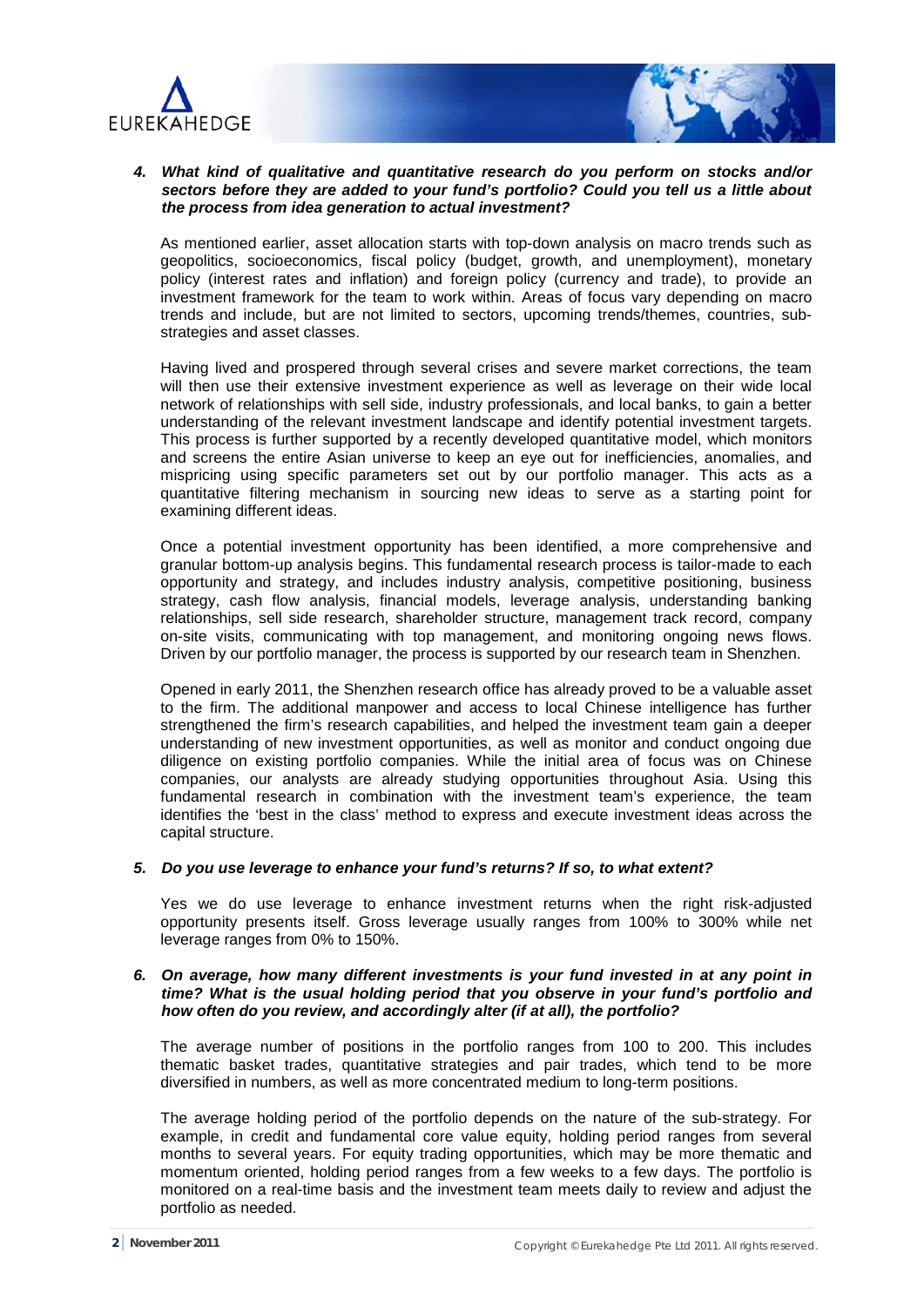



#### *7. Could you tell us about the risk management practices that you observe for your fund?*

Risk management is considered on many different levels. From a daily portfolio management and execution point of view, the portfolio is closely monitored on a real-time basis by the Risk Manager, taking into account a series of risk metrics and limits. Risk metrics and limits monitored includes quantitative factors such as VaR, position delta, gamma, theta and vega sensitivity (portfolio and position level), leverage, sector concentration, liquidity and position level stop loss limits (defined by the different sub-strategies). As risk alert levels are hit, the relevant parameter or position will be flagged and brought to the attention of the investment team for review and evaluation and preventative action will then be taken. Risk management tools used to counter such perceived risks identified in the portfolio may include cutting back relevant exposure, dynamic hedges and a volatility overlay.

On a more macro level, the Risk Manager works closely with our Quant Strategist to develop more robust risk management capabilities, including looking at different quantitative risk parameters, running regression analyses and developing various forward-looking stress test scenarios. Current stress tests includes static stress tests, taking into account credit spread, interest rates and corresponding price shocks, and dynamic stress tests; taking into account market scenarios using a three-period model to better simulate real life market movements.

### *8. Has there been a core management/strategy shift in light of the financial downturn to implement the lessons learnt during the crisis?*

While our dynamic multi-strategy investment approach has remained constant since inception, we are continuously striving to improve and learn from past mistakes. One area we have worked to improve on is our risk management framework by imposing much tighter risk limits in addition to employing a more dynamic application of leverage. Another key implementation we made at the beginning of 2011 is to add a long volatility overlay to our strategy, designed to be a tail risk hedge for our overall portfolio in times of extreme market conditions. In the past few months, this overlay has worked to help partially mitigate the losses in other parts of the portfolio.

### *9. What class of investors is your fund best suited for? What sort of time horizon and risk appetite must one have in order to be exposed to a fair balance between risk and return while invested in your fund?*

Our fund is suited for a wide range of investors and importantly, the time horizon of investing is crucial. We have constructed the portfolio to take advantage of certain inefficiencies which may take some time to play out. As a result, the strategy likely resonates better with long-term investors. In particular, over the last six years, we have navigated challenging market conditions and achieved a strong annual return of 23% net of fees to our investors. It is important however, for investors to bear in mind that while Asian credit has a number of significant advantages for long-term investors, there are some drawbacks.

Firstly, it is typically difficult to identify the right hedge as credit markets inherently are even more asymmetrical than equity markets. Secondly, liquidity in credit markets is somewhat procyclical in nature. Inevitably, this means that one has to be willing to accept some mark-tomarket volatility in credit to take full advantage of these opportunities.

### *10. Could you give us your outlook on Asian markets both in the near and medium-term? Are there any regions/sectors that you are particularly bullish on at this point in time?*

Significant headwinds clearly face the global economy, including the ongoing peripheral sovereign credit weakness in Europe, potential double dip in the US and fear once again over hard landing in China. We do not believe that a V-shaped market rebound is likely in the near to medium-term. We believe that the current set of issues will be more or less drawn out over the medium to long-term, acting as an overhang on equity markets, and meaning markets are likely to be L-shaped. Having avoided a 1920s style depression, a prolonged two-speed stagflation environment *à* la 1970s is likely, with Western economies growing at a lower rate